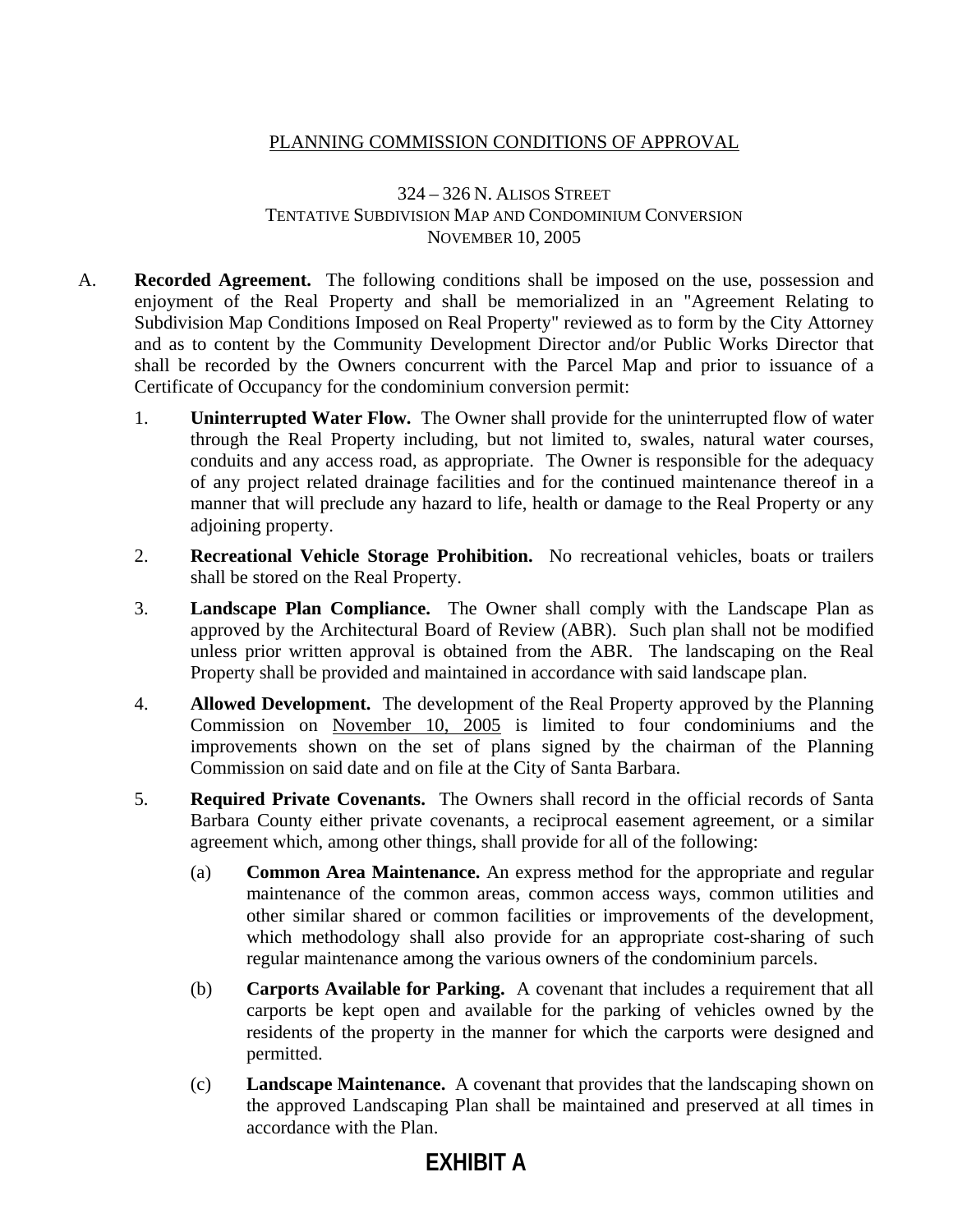- (d) **Covenant Enforcement.** A covenant that permits each owner to contractually enforce the terms of the private covenants, reciprocal easement agreement, or similar agreement required by this condition and which also provides that such covenants may be enforced by the owners' association in accordance with the requirements of the state Subdivision Sales Law.
- B. **Design Review.** The following are subject to the review and approval of the Architectural Board of Review (ABR) prior to the issuance of a building permit or public works permit (as applicable):
	- 1. **Trash Enclosure Provision.** A trash enclosure area for trash and recycling containers shall be provided on the Real Property and screened from view from surrounding properties and the street. Such structure shall be located at least five (5) feet from any building unless protected with fire sprinklers, with final location approved by ABR.
	- 2. **Lighting.** Exterior lighting, where provided, shall be consistent with the City's Lighting Ordinance. No floodlights shall be allowed. Exterior lighting shall be directed toward the ground.
- C. **Required Prior to Building Permit Issuance.** The following shall be finalized and specified in written form and submitted with the application for a building permit:
	- 1. **Alisos Street Public Improvements.** The Owner shall submit building plans for construction of improvements along the subject property road frontage on Alisos Street. As determined by the Public Works Department, the improvements shall include: Remove and replace to City standard curb, gutter and sidewalk along the entire frontage of the property, install city standard curb drain outlet, apply crack seal to the centerline of the street along entire property frontage, underground utilities, existing contractors stamp or survey monument shall be preserved /or reset under the direction of the Public Works Inspector, and provide adequate positive drainage from site. The building plans shall be prepared by a registered civil engineer or licensed architect and reviewed and signed by the City Engineer.
	- 2. **Storm Water Quality Control.** The Owner shall apply storm water quality control guidelines to the project per the Public Works Department Construction Project Best Management Practices.
- D. **Building Permit Plan Requirements.** The following requirements shall be incorporated into the construction plans submitted to the Building and Safety Division with applications for building permits. All of these construction requirements shall be carried out in the field and completed prior to the issuance of a Certificate of Occupancy:
	- 1. **Unanticipated Archaeological Resources Contractor Notification.** Prior to the start of any vegetation or paving removal, demolition, trenching or grading, contractors and construction personnel shall be alerted to the possibility of uncovering unanticipated subsurface archaeological features or artifacts associated with past human occupation of the parcel. If such archaeological resources are encountered or suspected, work shall be halted immediately, the City Environmental Analyst shall be notified and an archaeologist from the most current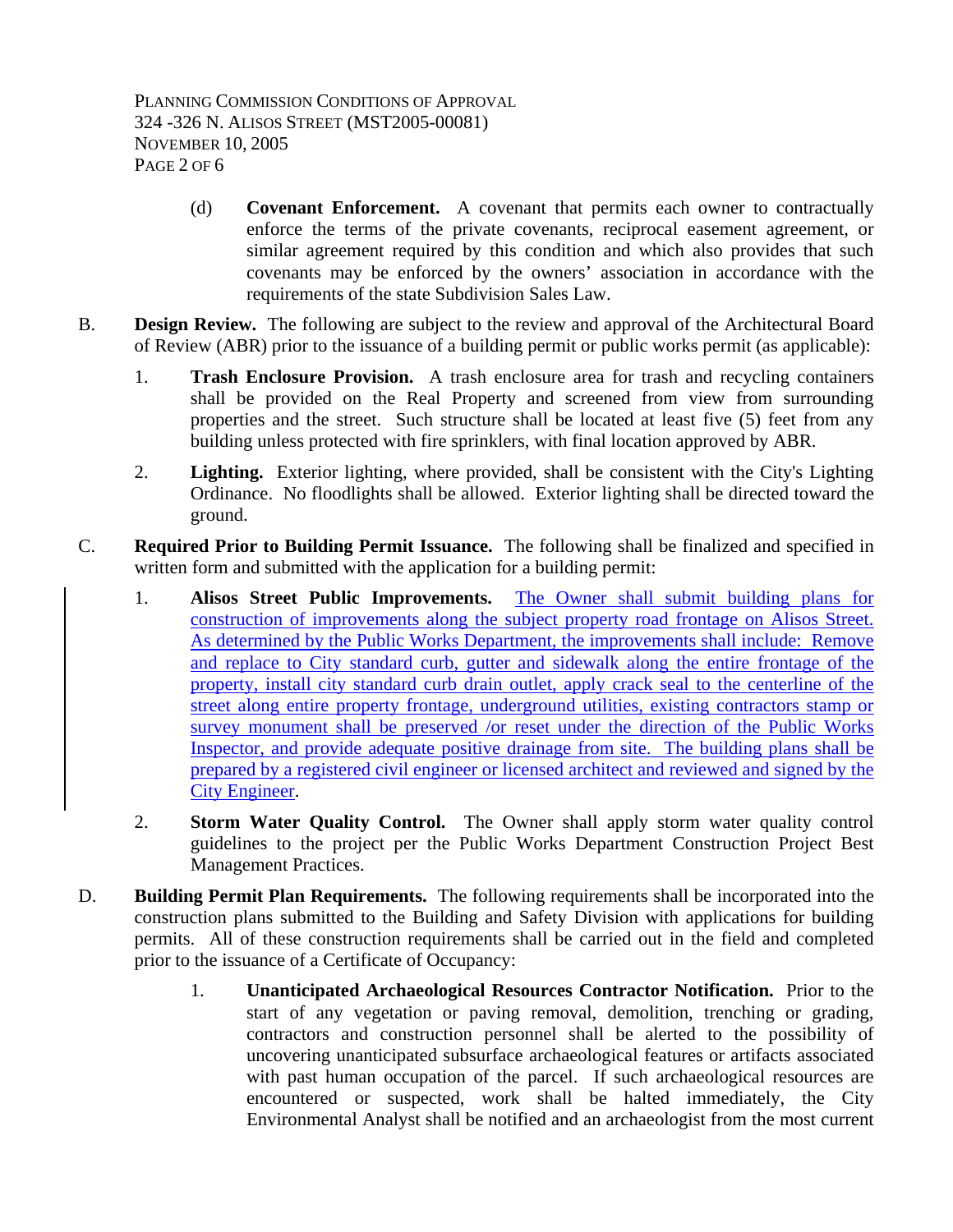PLANNING COMMISSION CONDITIONS OF APPROVAL 324 -326 N. ALISOS STREET (MST2005-00081) NOVEMBER 10, 2005 PAGE 3 OF 6

> City Qualified Archaeologists List shall be retained by the applicant. The latter shall be employed to assess the nature, extent and significance of any discoveries and to develop appropriate management recommendations for archaeological resource treatment, which may include, but are not limited to, redirection of grading and/or excavation activities, consultation and/or monitoring with a Barbareño Chumash representative from the most current City qualified Barbareño Chumash Site Monitors List, etc.

> If the discovery consists of possible human remains, the Santa Barbara County Coroner shall be contacted immediately. If the Coroner determines that the remains are Native American, the Coroner shall contact the California Native American Heritage Commission. A Barbareño Chumash representative from the most current City Qualified Barbareño Chumash Site Monitors List shall be retained to monitor all further subsurface disturbance in the area of the find. Work in the area may only proceed after the Environmental Analyst grants authorization.

> If the discovery consists of possible prehistoric or Native American artifacts or materials, a Barbareño Chumash representative from the most current City Qualified Barbareño Chumash Site Monitors List shall be retained to monitor all further subsurface disturbance in the area of the find. Work in the area may only proceed after the Environmental Analyst grants authorization.

- 2. **Demolition/Construction Materials Recycling.** Recycling and/or reuse of demolition/construction materials shall be carried out and containers shall be provided on site for that purpose in order to minimize construction-generated waste conveyed to the landfill.
- 3. **Construction-Related Truck Trips.** Construction-related truck trips shall not be scheduled during peak hours  $(7:00 \text{ a.m. to } 9:00 \text{ a.m. and } 4:00 \text{ p.m. to } 6:00 \text{ p.m.})$  to help reduce truck traffic on adjacent streets and roadways.
- 4. **Construction Hours.** Construction (including preparation for construction work) is prohibited Monday through Friday before 8:00 a.m. and after 5:00 p.m., and all day on Saturdays, Sundays and holidays observed by the City of Santa Barbara as shown below:

| New Year's Day                | January $1st$ *                      |
|-------------------------------|--------------------------------------|
| Martin Luther King's Birthday | $3rd$ Monday in January              |
| Presidents' Day               | 3 <sup>rd</sup> Monday in February   |
| <b>Memorial Day</b>           | Last Monday in May                   |
| <b>Independence Day</b>       | July $4^{th*}$                       |
| Labor Day                     | 1 <sup>st</sup> Monday in September  |
| Thanksgiving Day              | 4 <sup>th</sup> Thursday in November |
| Following Thanksgiving Day    | Friday following Thanksgiving Day    |
| Christmas Day                 | December $25^{\text{th}_{*}}$        |
|                               |                                      |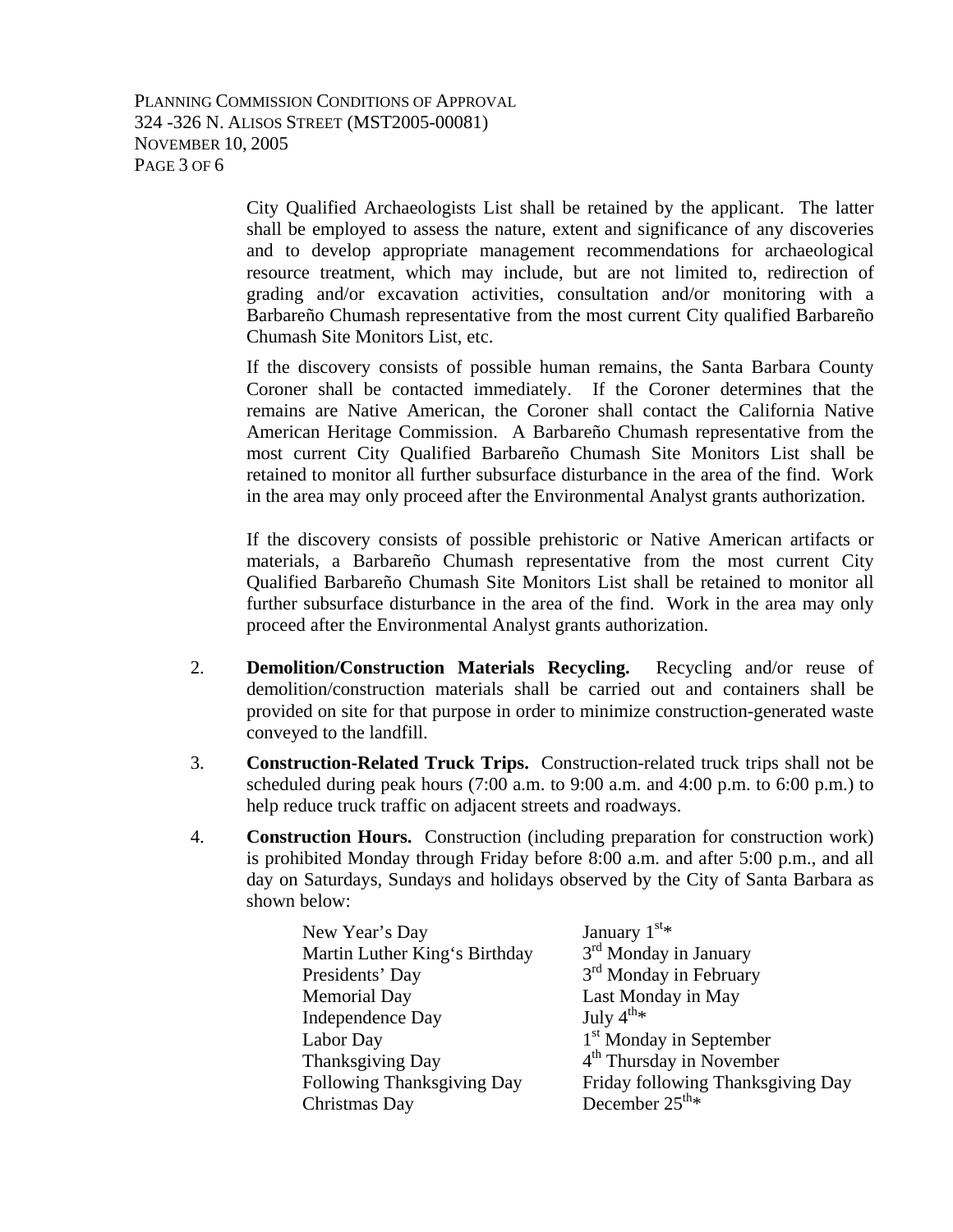PLANNING COMMISSION CONDITIONS OF APPROVAL 324 -326 N. ALISOS STREET (MST2005-00081) NOVEMBER 10, 2005 PAGE 4 OF 6

> \*When a holiday falls on a Saturday or Sunday, the preceding Friday or following Monday, respectively, shall be observed as a legal holiday. Notwithstanding the prohibition above, when, based on required construction type or other appropriate reasons, it is necessary to do work outside the hours allowed, owner/contractor may request a waiver from the construction hour limitations from the Chief of Building and Safety in accordance with the procedure outlined in SBMC§9.16.015, Construction Work at Night. Contractor shall notify all residents within 300 feet of the parcel of the intent to carry out night construction a minimum of 48 hours prior to said construction. Said notification shall include what the work includes, the reason for the work, the duration of the proposed work and a contact number.

- 5. **Construction Contact Sign.** Immediately after building permit issuance, signage shall be posted at the points of entry to the site that list the contractor(s) name, contractor(s) telephone number, work hours and site rules to assist Building Inspectors and Police Officers in the enforcement of the conditions of approval.
- 6. **Conditions on Plans/Signatures.** All Planning Commission Conditions of Approval shall be provided on a full size drawing sheet as part of the drawing sets. A statement shall also be placed on the above sheet as follows: The undersigned have read and understand the above conditions, and agree to abide by any and all conditions which is their usual and customary responsibility to perform, and which are within their authority to perform.

| Property Owner |      | Date        |
|----------------|------|-------------|
| Contractor     | Date | License No. |
| Architect      | Date | License No. |
| Engineer       | Date | License No. |

Signed:

- E. **Public Works Submittal Prior to Parcel Map Recordation.** Owners shall submit the following or evidence of completion of the following to the Public Works Department prior to the recordation of the Parcel Map.
	- 1. **Building Permit Required for Conversion.** Evidence that a conversion permit has been issued for the conversion of the four detached residential units to condominiums.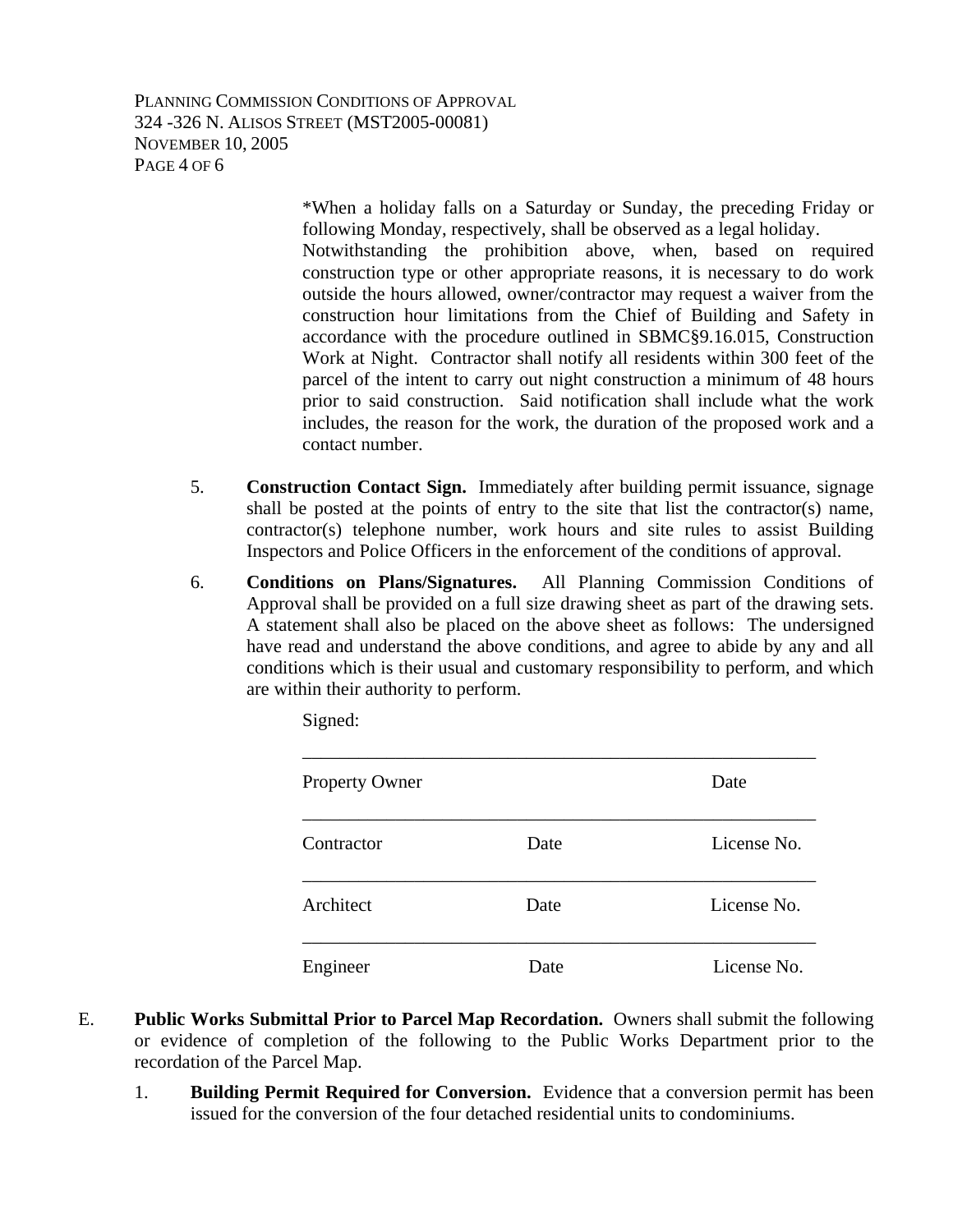PLANNING COMMISSION CONDITIONS OF APPROVAL 324 -326 N. ALISOS STREET (MST2005-00081) NOVEMBER 10, 2005 PAGE 5 OF 6

- 2. **Water Rights Assignment.** Owners shall assign to the City of Santa Barbara the exclusive right to extract ground water from under the Real Property. This assignment of rights shall not include a right of surface entry on or from the Real Property. This assignment shall be documented by a written instrument approved as to form by the City Attorney and recorded in the Office of the County Recorder.
- 3. **Parcel Map Preparation.** Owners shall submit a Parcel Map to the Public Works Department acceptable for recordation. The Parcel Map shall be prepared by a licensed land surveyor or registered civil engineer in conformance with current Subdivision Map Act and in conformance with the requirements of the City Survey Control Ordinance.
- F. **Prior to Certificate of Occupancy.** Prior to issuance of the Certificate of Occupancy for the condominium conversion permit, the Owners of the Real Property shall submit the following or evidence of completion of the following to the Public Works Department:
	- 1. **Recordation of Parcel Map.**
	- 2. **Agreement Recordation.** Recordation of the Agreement Relating to Subdivision Map Conditions Imposed on Real Property.
	- 3. **Agreement Recordation.** Recordation of Agreement Assigning Water Extraction Rights.
	- 4. **Repair Damaged Public Improvements.** Repair any damaged public improvements (curbs, gutters, sidewalks, etc.) subject to the review and approval of the Public Works Department. Where tree roots are the cause of the damage, the roots shall be pruned under the direction of the City Arborist.
	- 5. **Cross Connection Inspection.** The Owner shall request a cross connection inspection by the Public Works Water Reclamation/Cross Connection Specialist.
	- 6. **Complete Public Improvements.** Public improvements constructed as shown on the building plans.
- G. **Litigation Indemnification Agreement**. In the event the Planning Commission approval of the Project is appealed to the City Council, Applicant/Owner hereby agrees to defend the City, its officers, employees, agents, consultants and independent contractors ("City's Agents") from any third party legal challenge to the City Council's denial of the appeal and approval of the Project, including, but not limited to, challenges filed pursuant to the California Environmental Quality Act (collectively "Claims"). Applicant/Owner further agrees to indemnify and hold harmless the City and the City's Agents from any award of attorney fees or court costs made in connection with any Claim.

Applicant/owner shall execute a written agreement, in a form approved by the City Attorney, evidencing the foregoing commitments of defense and indemnification within thirty (30) days of the City Council denial of the appeal and approval of the Project. These commitments of defense and indemnification are material conditions of the approval of the Project. If Applicant/Owner fails to execute the required defense and indemnification agreement within the time allotted, the Project approval shall become null and void absent subsequent acceptance of the agreement by the City, which acceptance shall be within the City's sole and absolute discretion. Nothing contained